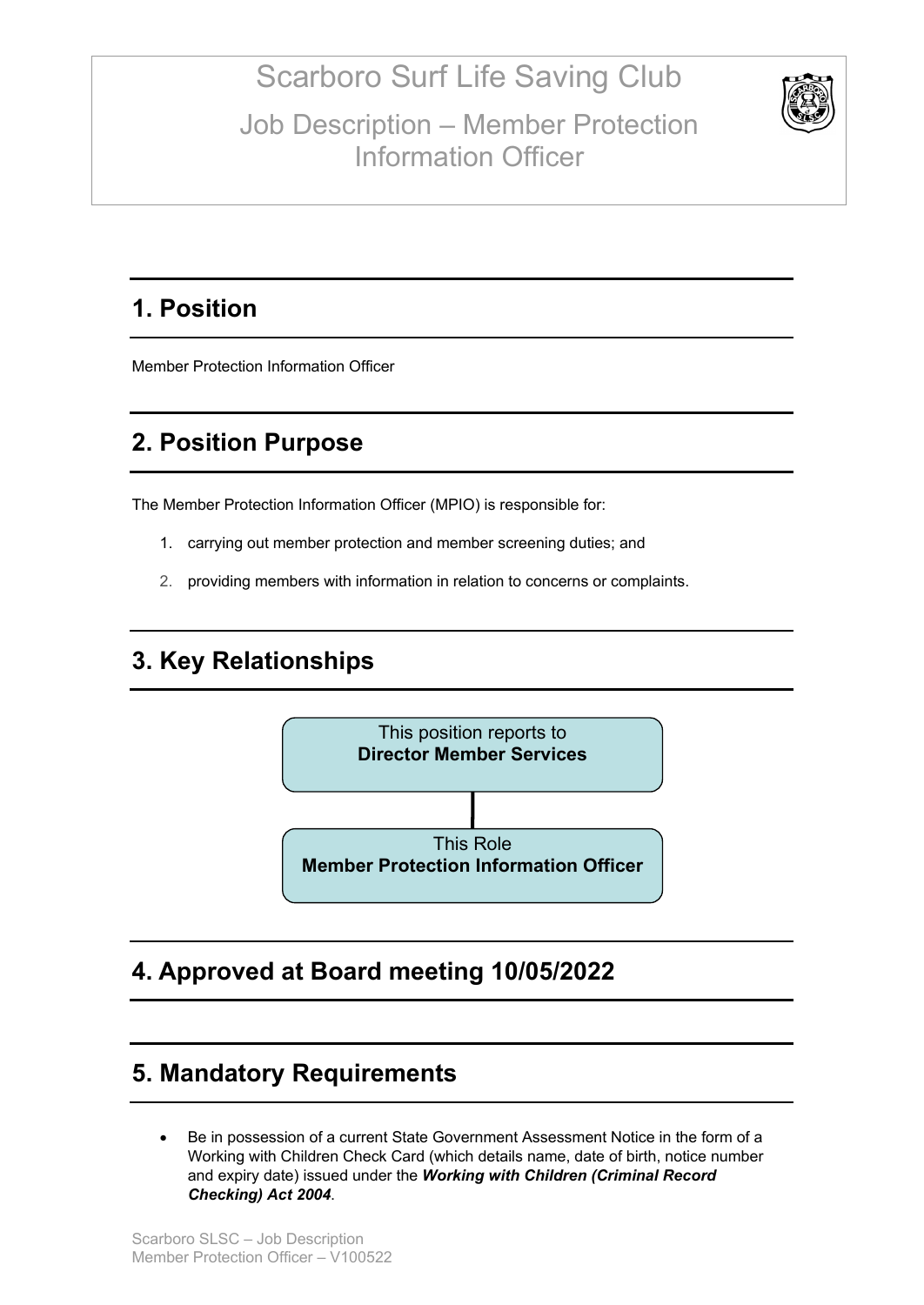# Scarboro Surf Life Saving Club Job Description – Member Protection Information Officer



- Be in possession of a National Police Volunteer Certificate.
- Possess certification after completing the Sport Integrity Australia online learning course "*Play By The Rules*".
- Working knowledge and understanding of the (State) *Associations Incorporation Act 2015* (particularly Part 5) and the *Associations Incorporation Regulations 2016* – and comply to the fullest extent possible.
- Working knowledge and understanding of SLSA Policies relating to member protection generally.

### **6. Major Responsibilities**

#### **Member Protection and Member Screening Duties**

- Have a thorough working knowledge of:
	- o SLSWA Member Screening Policy
	- o SLSA Child Safe Policy 6.04 (August 2021)
	- o SLSA Member Protection Policy 6.05 (August 2021)
- Ensure all:
	- o Paid employees of the Club;
	- o Non-exempt volunteer Club members who are 18 years of age or older; and
	- o Supervisors of overnight camps 18 years of age or older,

hold a valid Working with Children Check Card.

• Ensure members identified by the Board who require a National Police Volunteer Certificate to perform their duties, hold such a certificate.

Based on their skills, experience and availability, MPIOs may also:

- Be aware of the planning and implementation of activities that require member protection and safeguarding components, and review Club processes regularly to ensure safety and welfare for Club members.
- Be proactive in matters of member welfare, creating awareness of policies and expectations at both member and executive level. Identify any member protection noncompliance and raise with the Director Member Services.
- Assists with maintenance of the Club's Working with Children and National Police Certificate Registers.